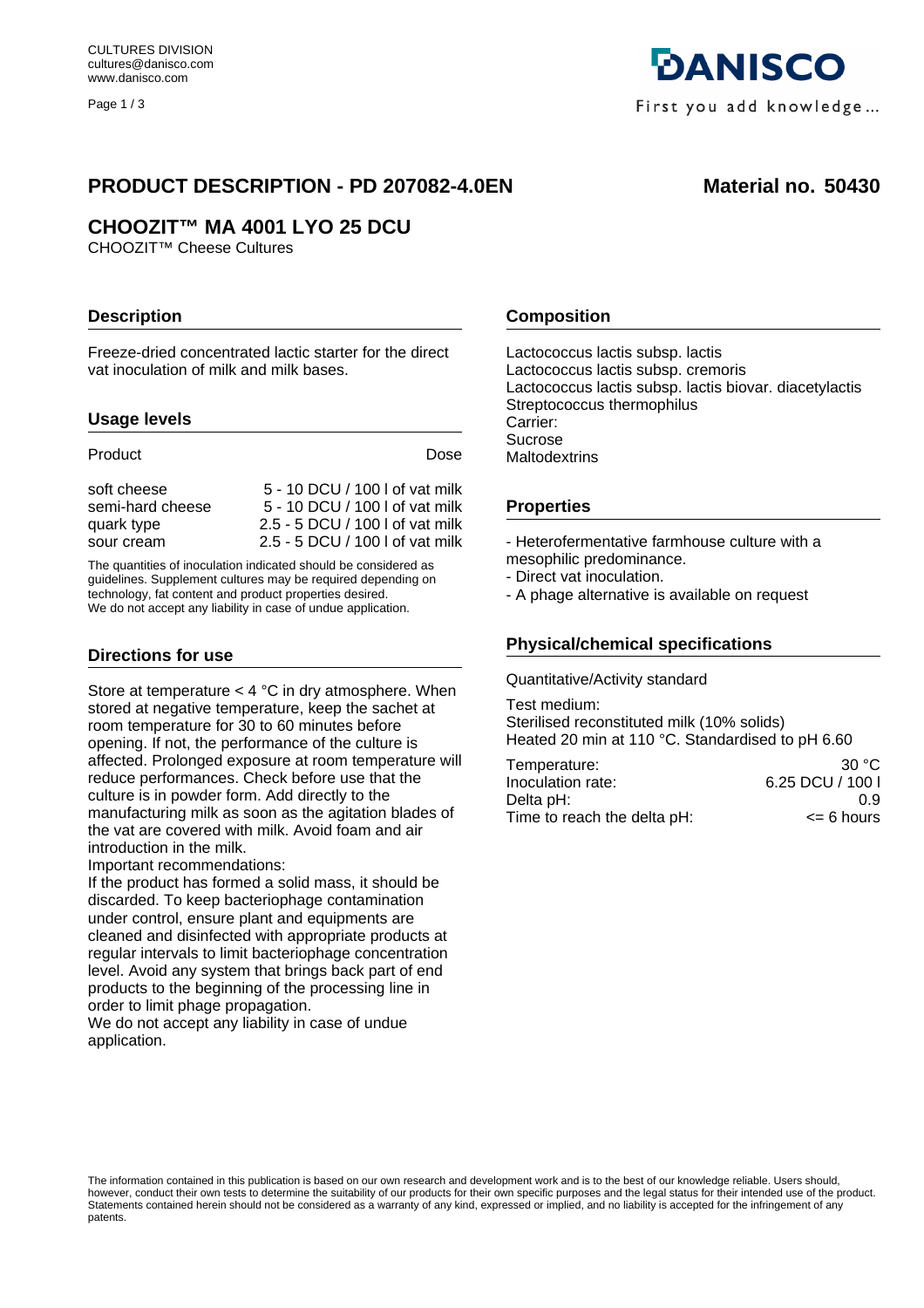Page 2 / 3

# PRODUCT DESCRIPTION - PD 207082-4.0EN Material no. 50430

**DANISCO** 

First you add knowledge...

# **CHOOZIT™ MA 4001 LYO 25 DCU**

CHOOZIT™ Cheese Cultures

## **Microbiological specifications**

Microbiological quality control - standard values and methods

| Coliforms                        | $< 10 / g$ [1]  |
|----------------------------------|-----------------|
| Enterococci                      | < 20 / g [2]    |
| Yeasts                           | $< 10 / g$ [3]  |
| Moulds                           | $< 10 / g$ [3]  |
| Staphylococci coagulase positive | < 10 / g [4]    |
| Listeria monocytogenes           | neg. / 25 g [5] |
| Salmonella                       | neg. / 25 g [6] |
|                                  |                 |

[1] NF V08-015, IDF 73A-1985

[2] Gelose bile esculine sodium azide / 48 h at 37 °C [3] NF V08-022, IDF 94B-1991

[4] NF V08-057, IDF 145A-1997

[5] NF V08-055, IDF 143A-1990 [6] NF V08-052, IDF 93B-1995

#### **Storage**

18 months from date of production at  $\leq$  4 °C

## **Packaging**

Sachets made with three layers of material (polyethylene, aluminium, polyester). The following information is printed on each sachet: product name, pack size, batch n° and shelf life.

#### **Quantity**

Shipment cartons each containing 50 sachets

#### **Purity and legal status**

CHOOZIT™ MA 4001 LYO 25 DCU meets the specification laid down by the EU legislation.

Label food regulations should always be consulted concerning the status of this product, as legislation regarding its use in food may vary from country to country.

## **Safety and handling**

MSDS is available on request.

#### **Kosher status**

KOSHER O-U-D

#### **Halal status**

AHA certified

#### **Allergens**

Below table indicates the presence of the following allergens and products thereof:

| <b>Yes</b> | No | <b>Allergens</b>                              | <b>Description of components</b> |
|------------|----|-----------------------------------------------|----------------------------------|
|            | x  | wheat                                         |                                  |
|            | X  | other cereals<br>containing gluten            |                                  |
|            | X  | crustacean shellfish                          |                                  |
|            | X  | eggs                                          |                                  |
|            | x  | fish                                          |                                  |
|            | X  | peanuts                                       |                                  |
|            | X  | soybeans                                      |                                  |
|            | X  | milk (including<br>lactose)                   | used as fermentation nutrient*   |
|            | X  | nuts                                          |                                  |
|            | X  | celery                                        |                                  |
|            | x  | mustard                                       |                                  |
|            | x  | sesame seeds                                  |                                  |
|            | X  | sulphur dioxide and<br>sulphites (> 10 mg/kg) |                                  |
|            | X  | lupin                                         |                                  |
|            | X  | molluscs                                      |                                  |

\* used as fermentation nutrient. Danisco has determined that fermentation nutrients are outside the scope of US and EU food allergen labelling requirements.

Local regulation has always to be consulted as allergen labelling requirements may vary from country to country.

## **Additional information**

ISO 9001 certified ISO 22000 certified

The information contained in this publication is based on our own research and development work and is to the best of our knowledge reliable. Users should, however, conduct their own tests to determine the suitability of our products for their own specific purposes and the legal status for their intended use of the product. Statements contained herein should not be considered as a warranty of any kind, expressed or implied, and no liability is accepted for the infringement of any patents.